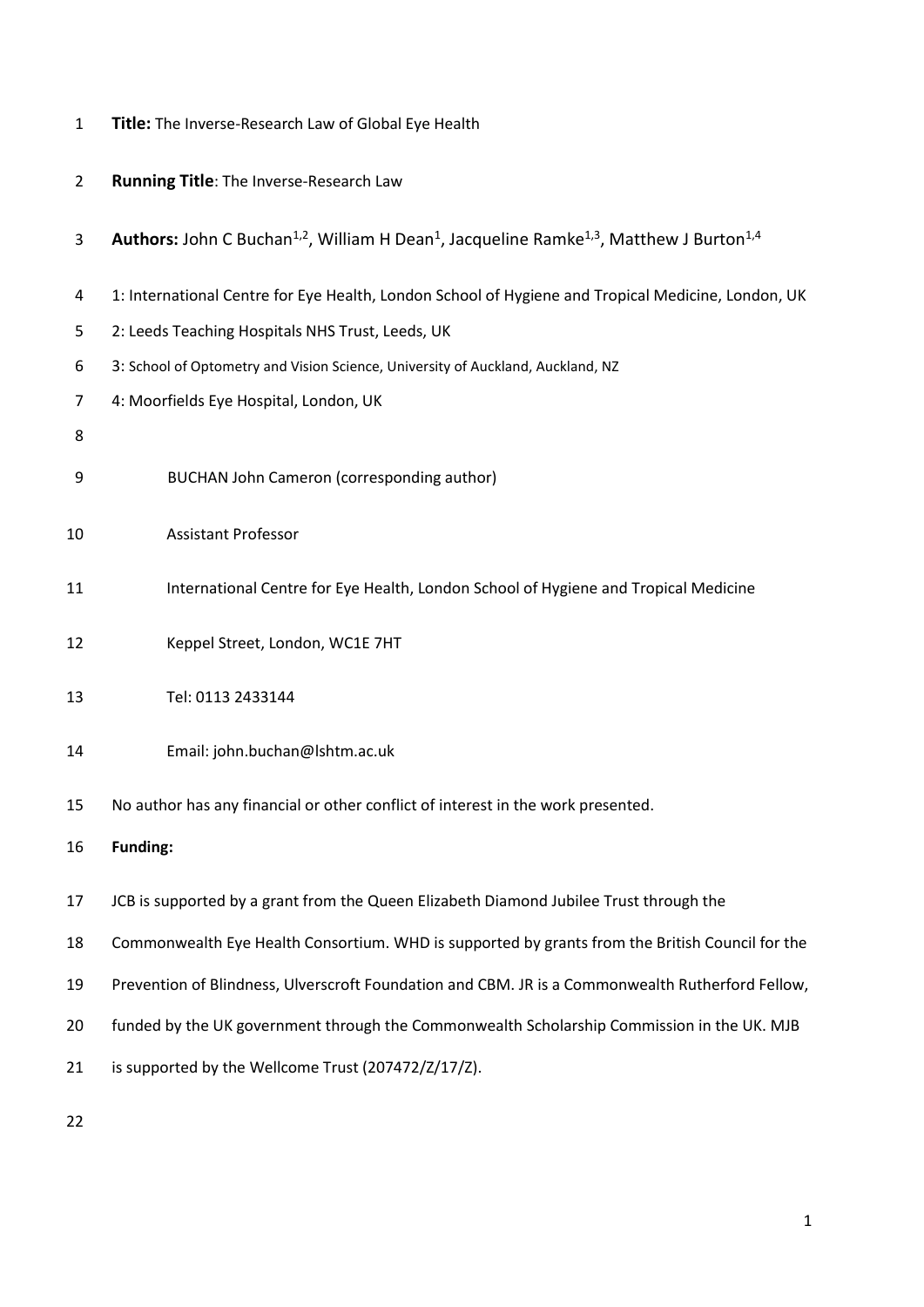Dawson et al recently observed that, relative to the burden placed on health care services in the UK, some sub-specialty areas of ophthalmology are under-represented in the patient-centred research efforts supported by the National Institute for Health Research.[1]

 At the global level, however, we propose that there is an even larger disparity between the magnitude 27 of the major causes of blindness and the amount of recent research addressing these. Here we use *wordclouds* (wordcoulds.com; Vianen, The Netherlands) to illustrate this disparity, with the font size proportional to relative frequencies. The relative magnitude of causes of blindness globally is illustrated in Figure 1, using data from the Global Vision Database.[3] Cataract and uncorrected refractive error dominate, yet countries struggle to identify implementation approaches that work well. In contrast, the global ophthalmic research focus is depicted in Figure 2. This was quantified by the frequency of Medical Subject Headings (MeSH terms) in articles published in 19 core ophthalmic journals in the 5 years to 2014.[2]

 These figures suggest there is an "*inverse-research law"* in global eye health research, with the leading causes of blindness receiving little attention. This is analogous the *inverse-care law*, which highlights the well-established observation that those with the greatest health needs often have the least access to services.[4]

 Low- and middle-income countries carry disproportionately high levels of blindness. These countries invariably have to develop national eye health programs informed by very little context specific evidence to guide implementation of effective approaches.[5]

 There is clearly a justification for acting in the national self-interest when setting priorities for publicly funded research programmes. However, given the UK's commitment to the United Nations Sustainable Development Goals, with the headline aspiration of "leaving no one behind", we believe the UK has a role to play in supporting low- and middle-income countries to generate the evidence they require to improve eye health in their populations. To achieve this, we call for research funding allocation to aspire to better reflect the causes of the global burden of eye disease.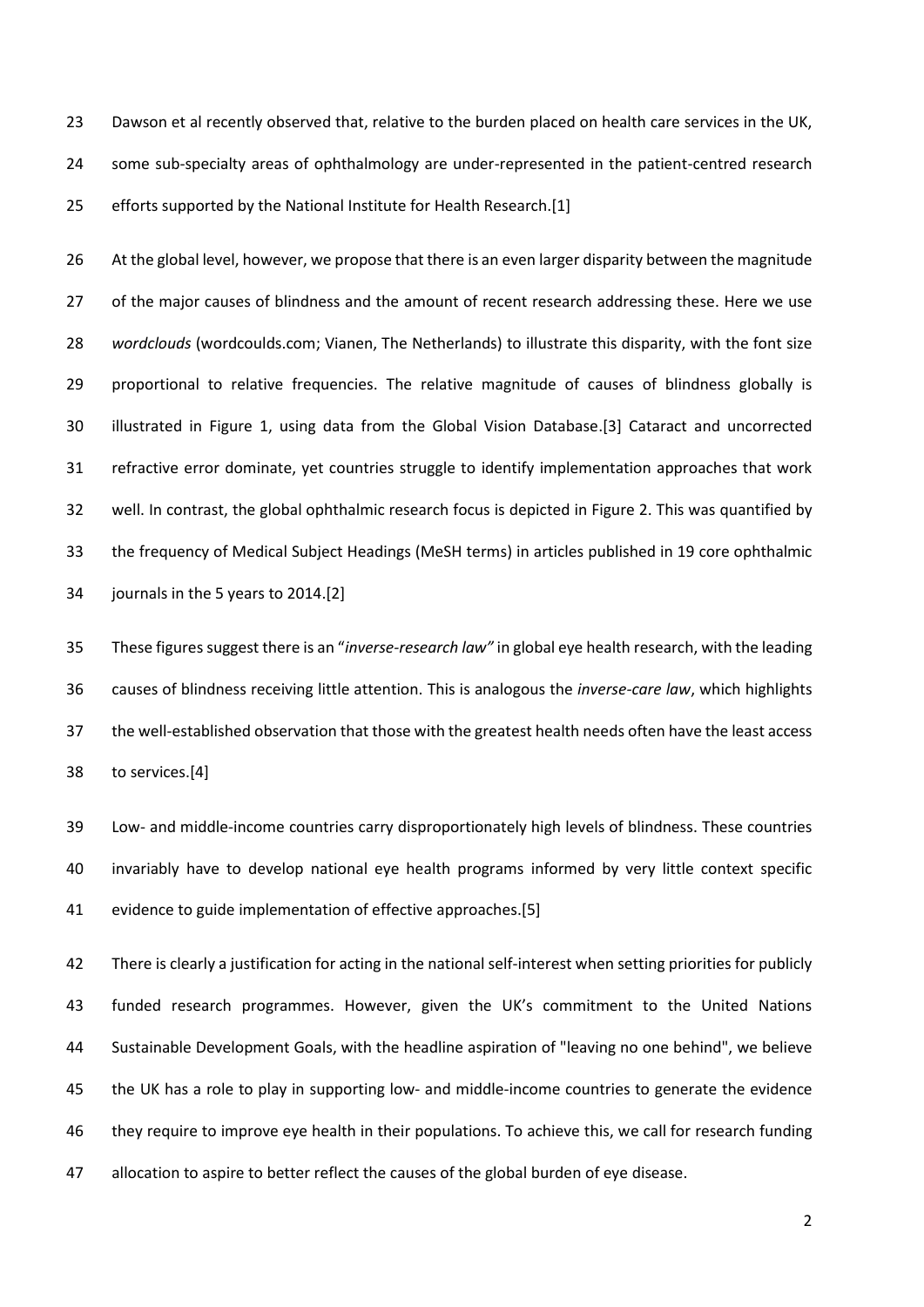| <b>References</b> |
|-------------------|
|                   |

| 50 | 1. | Dawson SR, Linton E, Beicher K, Gale R, Patel P, Ghanchi F et al. Ophthalmology research in |
|----|----|---------------------------------------------------------------------------------------------|
| 51 |    | the UK's National Health Service: the structure and performance of the NIHR's               |
| 52 |    | Ophthalmology research portfolio. Eye (Lond) 2019; 33(4): 610-618.                          |
| 53 |    |                                                                                             |
| 54 | 2. | Boudry C, Denion E, Mortemousque B, Mouriaux F. Trends and topics in eye disease            |
| 55 |    | research in PubMed from 2010 to 2014. PeerJ 2016; 4: e1557.                                 |
| 56 |    |                                                                                             |
| 57 | 3. | Flaxman SR, Bourne RRA, Resnikoff S, Ackland P, Braithwaite T, Cicinelli MV et al. Global   |
| 58 |    | causes of blindness and distance vision impairment 1990-2020: a systematic review and       |
| 59 |    | meta-analysis. The Lancet Global health 2017; 5(12): e1221-e1234.                           |
| 60 |    |                                                                                             |
| 61 | 4. | Bastawrous A, Hennig BD. The global inverse care law: a distorted map of blindness. Br J    |
| 62 |    | Ophthalmol 2012; 96(10): 1357-1358.                                                         |
| 63 |    |                                                                                             |
| 64 | 5. | Ramke J, Zwi AB, Silva JC, Mwangi N, Rono H, Gichangi M et al. Evidence for national        |
| 65 |    | universal eye health plans. Bull World Health Organ 2018; 96(10): 695-704.                  |
| 66 |    |                                                                                             |
|    |    |                                                                                             |